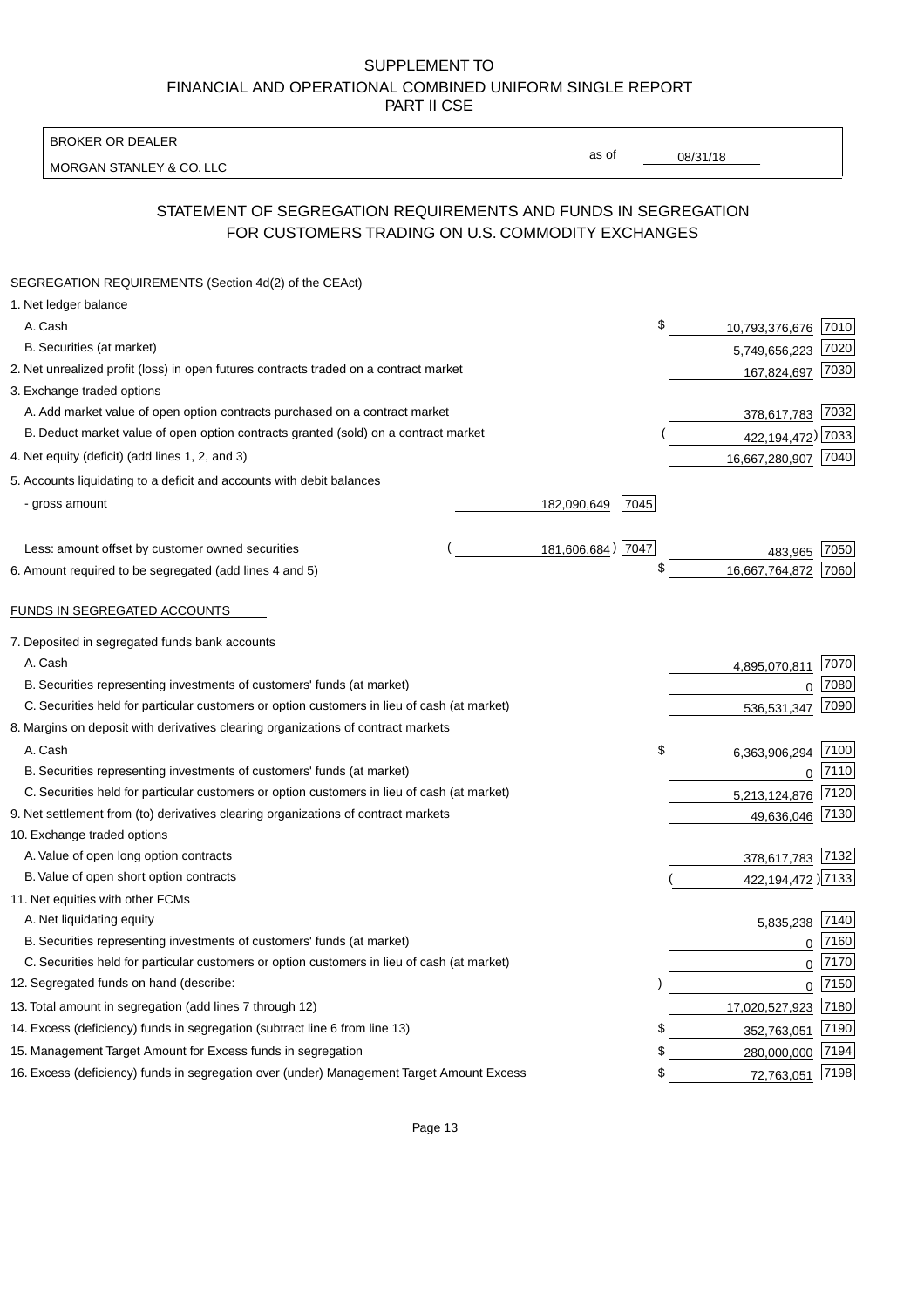| <b>BROKER OR DEALER</b>                                                              | as of                                  |                  |
|--------------------------------------------------------------------------------------|----------------------------------------|------------------|
| MORGAN STANLEY & CO. LLC                                                             | 08/31/18                               |                  |
| STATEMENT OF SEGREGATION REQUIREMENTS AND FUNDS IN SEGREGATION                       | FOR CUSTOMERS' DEALER OPTIONS ACCOUNTS |                  |
| 1. Amount required to be segregated in accordance<br>with Commission regulation 32.6 | \$                                     | 0<br>7200        |
| 2. Funds in segregated accounts                                                      |                                        |                  |
| A. Cash                                                                              | \$<br>7210<br><sup>0</sup>             |                  |
| B. Securities (at market)<br>C. Total                                                | 0 7220                                 | 7230<br>$\Omega$ |
| 3. Excess (deficiency) funds in segregation                                          |                                        |                  |
| (subtract line 2.C from line 1)                                                      |                                        | 0 7240           |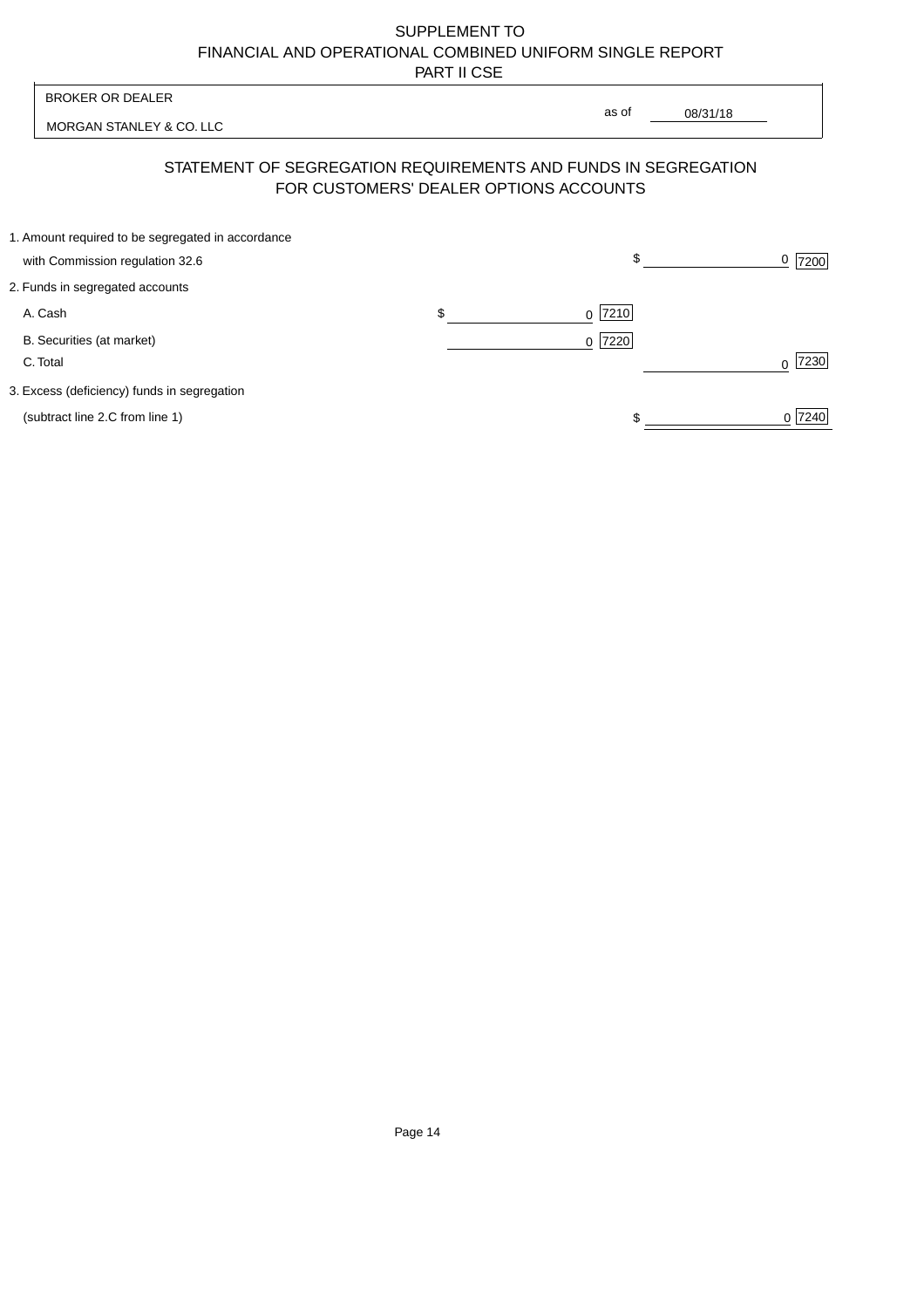PART II CSE

MORGAN STANLEY & CO. LLC and the contract of the contract of the contract of the contract of the contract of the contract of the contract of the contract of the contract of the contract of the contract of the contract of t BROKER OR DEALER

as of

### STATEMENT OF SECURED AMOUNTS AND FUNDS HELD IN SEPARATE ACCOUNTS PURSUANT TO COMMISSION REGULATION 30.7

#### FOREIGN FUTURES AND FOREIGN OPTIONS SECURED AMOUNTS

| Amount required to be set aside pursuant to law, rule or regulation of a foreign government<br>or a rule of a self-regulatory organization authorized thereunder |                     | \$ | 0              | 7305 |
|------------------------------------------------------------------------------------------------------------------------------------------------------------------|---------------------|----|----------------|------|
| 1. Net ledger balance - Foreign Futures and Foreign Option Trading - All Customers                                                                               |                     |    |                |      |
| A. Cash                                                                                                                                                          |                     | \$ | 3,219,932,220  | 7315 |
| B. Securities (at market)                                                                                                                                        |                     |    | 2,335,731,934  | 7317 |
| 2. Net unrealized profit (loss) in open futures contracts traded on a foreign board of trade                                                                     |                     |    | (363,970,502)  | 7325 |
| 3. Exchange traded options                                                                                                                                       |                     |    |                |      |
| A. Market value of open option contracts purchased on a foreign board of trade                                                                                   |                     |    | 33,811,934     | 7335 |
| B. Market value of open contracts granted (sold) on a foreign board of trade                                                                                     |                     |    | (29, 322, 049) | 7337 |
| 4. Net equity (deficit) (add lines 1.2. and 3.)                                                                                                                  |                     | S  | 5,196,183,537  | 7345 |
| 5. Accounts liquidating to a deficit and accounts with                                                                                                           |                     |    |                |      |
| debit balances - gross amount                                                                                                                                    | 7351<br>355,769,225 |    |                |      |
| Less: amount offset by customer owned securities                                                                                                                 | 354, 152, 049) 7352 |    | 1,617,176      | 7354 |
| 6. Amount required to be set aside as the secured amount - Net Liquidating Equity Method (add lines 4 and 5)                                                     |                     | \$ | 5,197,800,713  | 7355 |
| 7. Greater of amount required to be set aside pursuant to foreign jurisdiction (above) or line 6.                                                                |                     | \$ | 5,197,800,713  | 7360 |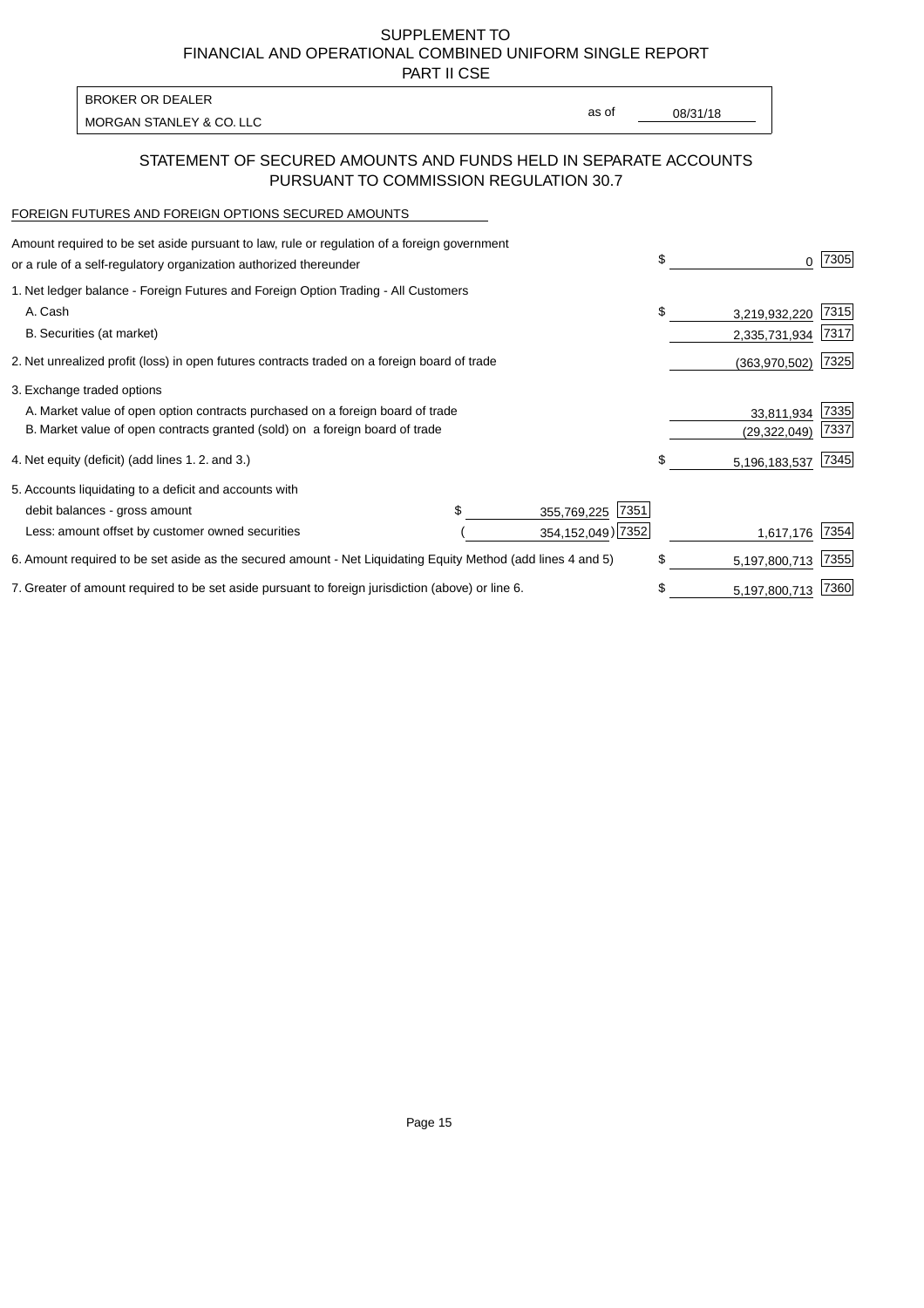BROKER OR DEALER

MORGAN STANLEY & CO. LLC

08/31/18 as of

## STATEMENT OF SECURED AMOUNTS AND FUNDS HELD IN SEPARATE ACCOUNTS PURSUANT TO COMMISSION REGULATION 30.7

### FUNDS DEPOSITED IN SEPARATE REGULATION 30.7 ACCOUNTS

| 1. Cash in banks                                                                       |                                  |             |                    |
|----------------------------------------------------------------------------------------|----------------------------------|-------------|--------------------|
| A. Banks located in the United States                                                  | \$<br>593,010,535 7500           |             |                    |
| B. Other banks qualified under Regulation 30.7                                         |                                  |             |                    |
| 7510<br>Name(s):<br>0                                                                  | 621,511,005 7520 \$              |             | 1,214,521,540 7530 |
| 2. Securities                                                                          |                                  |             |                    |
| A. In safekeeping with banks located in the United States                              | \$<br>57,572,254 7540            |             |                    |
| B. In safekeeping with other banks qualified under Regulation 30.7                     |                                  |             |                    |
| 7550<br>Name(s):<br>0                                                                  |                                  | $0$  7560   | 57,572,254 7570    |
| 3. Equities with registered futures commission merchants                               |                                  |             |                    |
| A. Cash                                                                                | \$<br>6,160,583 7580             |             |                    |
| <b>B.</b> Securities                                                                   |                                  | $0$ 7590    |                    |
| C. Unrealized gain (loss) on open futures contracts                                    | 1,767,502 7600                   |             |                    |
| D. Value of long option contracts                                                      |                                  | $0^{7610}$  |                    |
| E. Value of short option contracts                                                     |                                  | $0)$ 7615   | 7,928,085 7620     |
| 4. Amounts held by clearing organizations of foreign boards of trade                   |                                  |             |                    |
| <u> 1980 - Johann Barbara, martxa alemaniar a</u><br>7630<br>Name(s):                  |                                  |             |                    |
| A. Cash                                                                                | \$                               | $0$ 7640    |                    |
| <b>B.</b> Securities                                                                   |                                  | $0$ 7650    |                    |
| C. Amount due to (from) clearing organizations - daily variation                       | $\mathbf 0$                      | 7660        |                    |
| D. Value of long option contracts                                                      |                                  | 0 7670      |                    |
| E. Value of short option contracts                                                     |                                  | $_0$ ) 7675 | $0^{7680}$         |
| 5. Amounts held by members of foreign boards of trade                                  |                                  |             |                    |
| Name(s):<br>7690<br>0                                                                  |                                  |             |                    |
| A. Cash                                                                                | \$<br>2,192,922,793 7700         |             |                    |
| <b>B.</b> Securities                                                                   | 2,278,159,680 7710               |             |                    |
| C. Unrealized gain (loss) on open futures contracts                                    | (365,735,293) 7720               |             |                    |
| D. Value of long option contracts                                                      | 33,811,934 7730                  |             |                    |
| E. Value of short option contracts                                                     | $(29,322,049)$ <sup>)</sup> 7735 |             | 4,109,837,065 7740 |
| 6. Amounts with other depositories designated by a foreign board of trade              |                                  |             |                    |
| 7750<br>Name(s):<br>0                                                                  |                                  |             | 0 7760             |
| 7. Segregated funds on hand (describe: __                                              |                                  |             | 0 7765             |
| 8. Total funds in separate section 30.7 accounts                                       |                                  | \$          | 5,389,858,944 7770 |
| 9. Excess (deficiency) set Aside Funds for Secured Amount (subtract Line 7 Secured     |                                  |             |                    |
| Statement page 15 from Line 8)                                                         |                                  | \$          | 192,058,231 7380   |
| 10. Management Target Amount for Excess funds in separate section 30.7 accounts        |                                  | \$          | 140,000,000 7780   |
| 11. Excess (deficiency) funds in separate 30.7 accounts over (under) Management Target |                                  | \$          | 52,058,231 7785    |